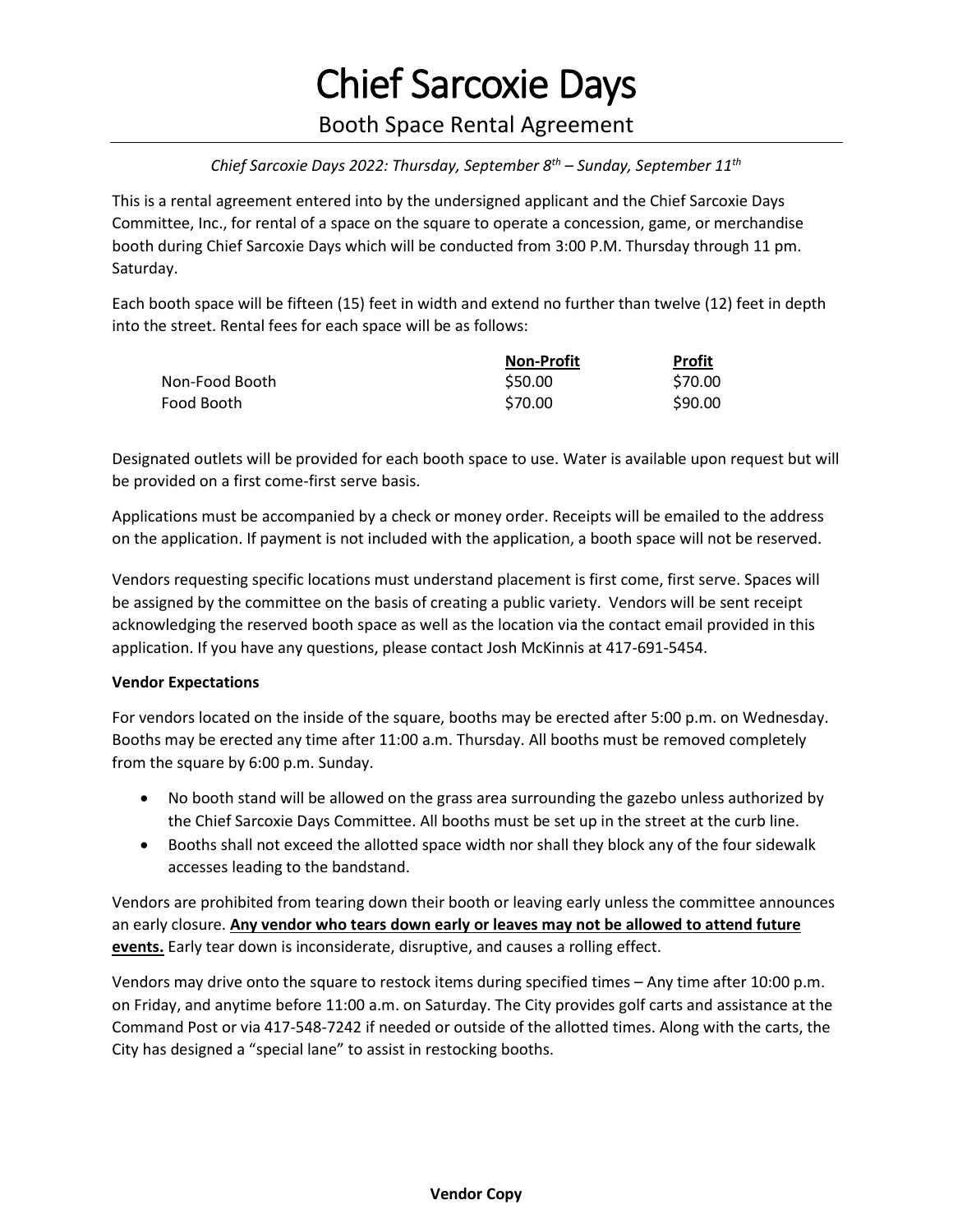# Chief Sarcoxie Days 2022

Booth Space Rental Agreement

Vendors are prohibited from removing barricades or cones without the direct approval of the City. **Removal of these barricades create a real risk to public safety and violators may be asked to leave without refund.**

Additional vendor responsibilities include:

- All electrical cords must be a minimum of 12 gauge and must be run overhead or affixed to the curbing to avoid trip hazards. The Chief Sarcoxie Days Committee will not provide light fixtures, extension cords, bulbs, etc.
- If water is provided to the vendor's booth, they will be responsible for running the hose/line on the ground, affixed to the sidewalk and curb, with proper coverage and tie-downs to maintain wheelchair accessibility on sidewalks.
- All booths are required to use the commercial trash bins provided for their trash disposal. Trash barrels inside the park are for spectators use only.

### **Liability and Insurance**

Vendors are responsible to obtain their own insurance if desired. **The committee and City is NOT liable for any loss, damage, or injury to ANY person(s) and/or product(s).**

### **Cancellation Policy**

If the Chief Sarcoxie Days Committee finds it necessary to cancel the event prior to the starting day of the event, the committee agrees to refund any money paid by the vendor within 30 days of the event cancellation notice. The vendor will be responsible for claiming the refund within this 30-day period. Any requests for refund or credit past this timeframe will be denied.

The committee is not responsible for any cancellations associated to weather, illness, death, attendance, natural disasters, or any other act of God. Refund requests of this type will be denied.